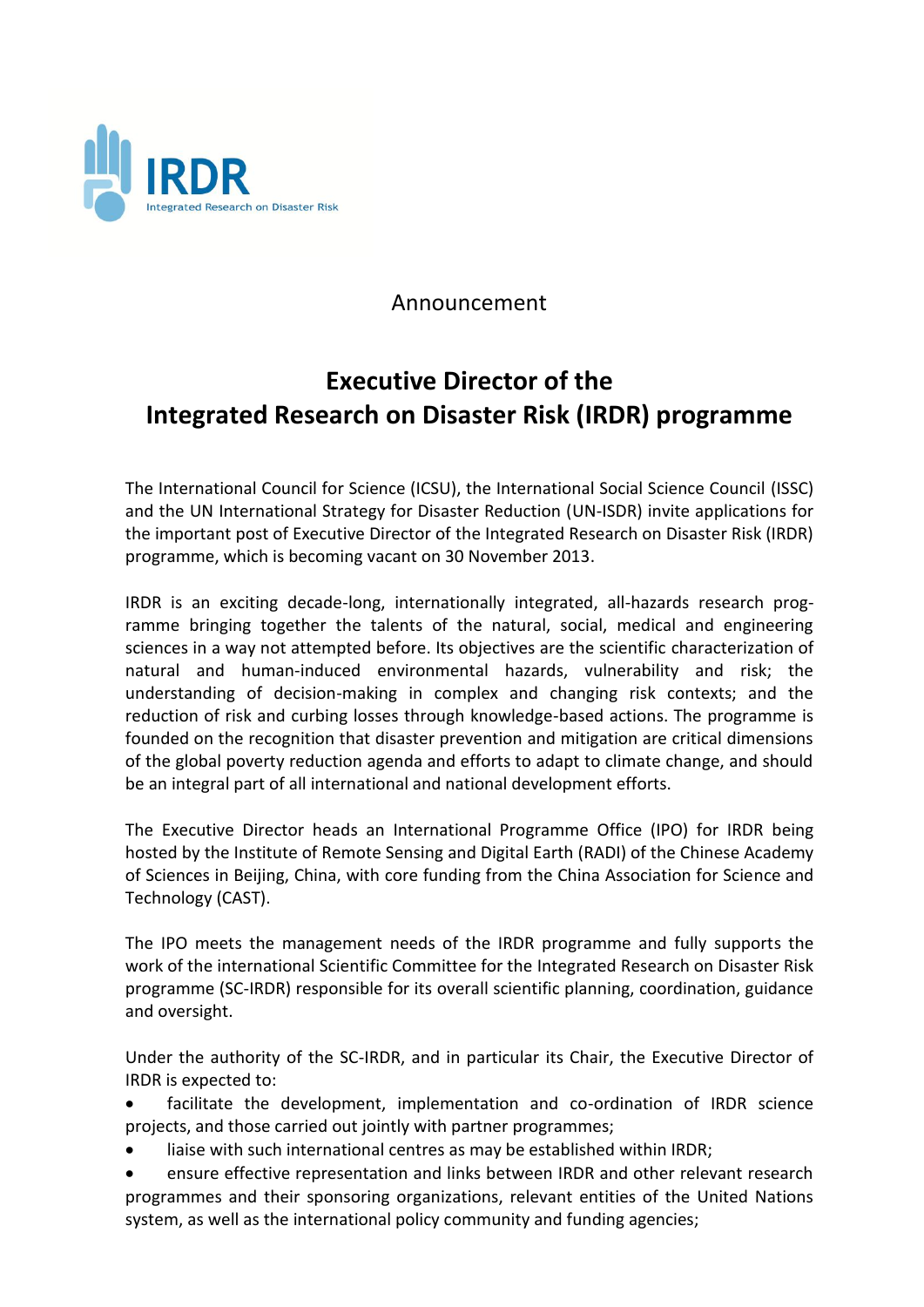support the development and implementation of an information strategy which promotes networking within the disaster risk research community and the wider practice community;

play a major role in organizing capacity building and outreach activities;

 promote the establishment and/or strengthening of national IRDR committees and regional initiatives; and

 promote IRDR internationally and assist in the acquisition of funding for the programme.

The Executive Director will oversee a team of at least two professional staff members, and will direct all activities of the IPO, especially in respect of the preparation for, and conduct of, meetings of the SC-IRDR and of the implementation of actions decided upon by the Committee. He/she will have responsibility for drawing up annual programme and budgets of the Office, and ensuring that they are implemented. The Executive Director will maintain effective cooperation on administrative and technical matters with the host institution and relevant local organizations. He/she will have a particular responsibility for organizing a major IRDR Conference every second year in China.

The host institution, RADI, is recognized for its commitment to scientific research, with wide experience and expertise in research on disaster mitigation—especially through remote sensing, data collection and modelling. The Institute also has a proven track record in international cooperation, establishing long-term partnerships with institutions from more than 20 countries and international organizations. The IPO is located within RADI's new Headquarters within Space City, a major new research park on the edge of Beijing.

The Executive Director will hold a PhD in a natural, social, medical or engineering science discipline related to natural hazards and disaster risk reduction and have several years of direct experience of international research collaboration in an interdisciplinary setting. Proven management, fundraising and diplomatic skills will be essential. He/she will have an excellent command of written and spoken English, and a working knowledge of other major languages would be desirable. Some experience in the use of on-line consultation techniques and web-based collaborative tools would be an advantage.

Applications should include: (i) a Curriculum Vitae; (ii) a covering letter explaining why you are interested in the post, and outlining the skills and experience you feel you, the candidate, could bring to IRDR and its IPO; and (iii) the names and addresses of three individuals who have indicated their readiness to provide a reference.

The address to which applications should be sent is:

Dr Howard Moore International Council for Science (ICSU) 5, rue Auguste Vacquerie 75116 Paris, France e-mail: [howard.moore@icsu.org](mailto:howard.moore@icsu.org)

The closing date for applications is 19 July 2013.